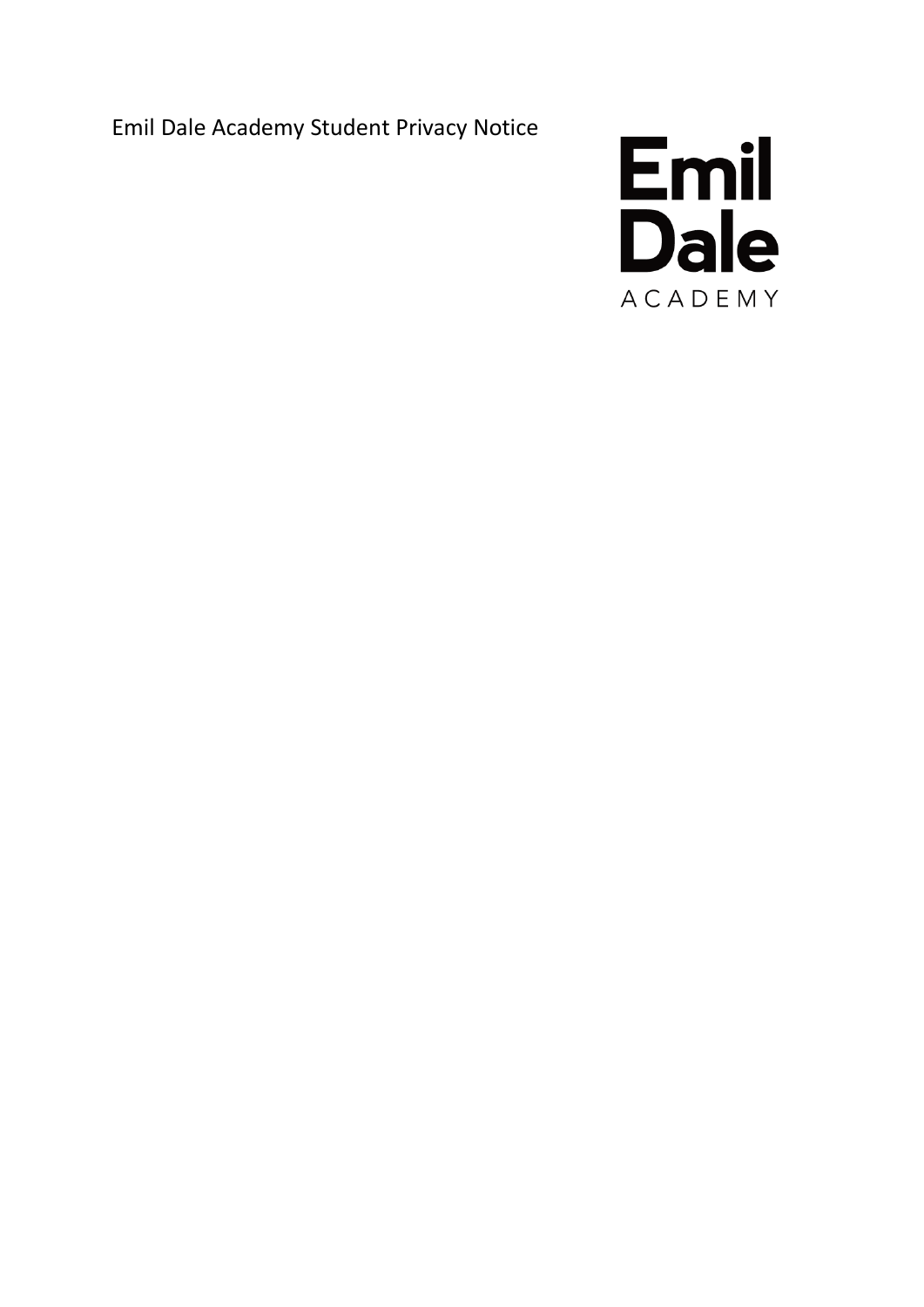This privacy notice relates to your personal data as necessary for enrolment and studying at Emil Dale Academy (EDA). During your time at EDA, you may sign up to other services or programmes for which other privacy notices will apply, for example:

- A University of Bedfordshire society (if you are a three-year course student)
- Counselling
- Part-time employment

Please see the EDA Privacy and Information for general information of EDA's Data Controller, and your rights under the EU General Data Protection Regulation and the UK Data Protection Act 2018.

### **Data collected or created and purpose**

EDA processes personal information taken from:

- your application,
- enrolment form,
- referees or other third parties supporting your application,
- information and documentation you provide in support of your application, and
- information collected or created during your time with us such as:
	- o tuition notes and course progression,
	- o attendance record,
	- o your photograph,
	- o correspondence,
	- o feedback and other comments,
	- o details of payments made and received or debts owed,
	- o complaints,
	- o enquiries, and
	- o information you are required to provide such as:
		- special requirements,
		- health or diversity information, and
		- marketing preferences.

We use this information to:

- provide your course and support your studies and welfare,
- to verify your identity,
- maintain contact with you (by post, email and phone),
- offer additional related services and information,
- monitor and enforce the conditions of our agreement with you,
- to manage payments,
- for credit scoring and assessment,
- debt tracing,
- to manage your use of facilities (e.g. libraries) and participation at events,
- to support disciplinary, complaint, and quality assurance processes and arrangements,
- to fulfil our legal obligations,
- for internal and external auditing purposes, and
- to report on our activities and monitor diversity (this will be in an anonymised form).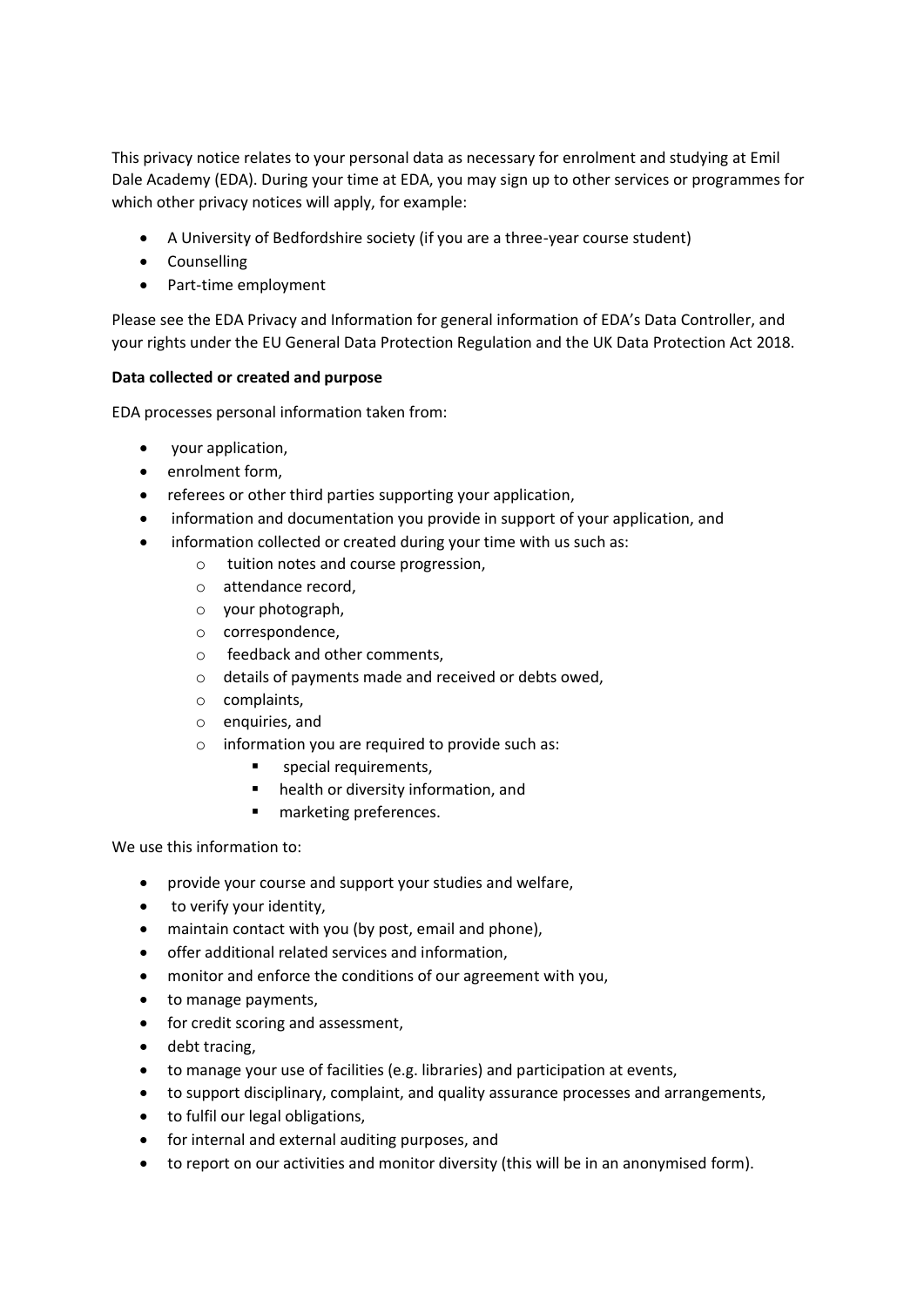We will also store the details of the emergency contacts you have provided in case we need to contact them.

CCTV images, card access data and data recording your interaction with EDA IT systems (including Wi-Fi and EDA email) are used to maintain the security of the University, its staff and students. In exceptional circumstances we may need to analyse your content to help us detect abuse such as spam, malware, and illegal activity.

Your personal data may be used for other purposes in accordance with an appropriate legal basis, for example with your consent or through other agreements you enter into during your time with us, which will be covered on separate privacy notices at the time.

Please see our cookies notice for further information about what information may be automatically collected when you visit our websites.

# **GDPR legal bases for processing**

In most cases, information relating to you and your studies, including any support services provided and information created by your tutors or others during your studies, will be processed under the GDPR legal basis 6(1)b 'necessary for the performance of a contract'. Your enrolment and the student terms and conditions form the contract between you and EDA.

Where required by a UK law, processing may occur under basis 6(1)c 'necessary for compliance with a legal obligation'.

CCTV images, card access data and data recording your interaction with EDA IT systems - including your use of EDA email - will be processed under the basis 6(1)f 'legitimate interests' to maintain security for the College, its assets, staff and students and to monitor the use of our premises and systems. Your photograph will also be used to help tutors and other staff members identify you in classrooms and at events.

Marketing contact may sometimes be made under 6(1)f 'legitimate interests' if related to your studies, but otherwise will be with your consent. In either case you can withdraw consent or unsubscribe from direct marketing by clicking an 'unsubscribe' link or contacting the sender directly.

## **Special Category (Sensitive) Data**

GDPR 'special category' personal data includes:

- Information relating to disabilities, health or dietary requirements provided for the purposes of making reasonable adjustments
- Information relating to ethnicity, sexuality or religion for the purpose of statistical monitoring
- Information relating to financial status for the purposes of scholarship awards
	- $\circ$  This will only be required should a successful applicant/EDA student apply for a scholarship

This type of data will normally be processed under the legal basis 9(2)a 'explicit consent' if you agree to provide it. You can withdraw consent at any time by contacting the department which collected it, in which case this data will be deleted. Please note that if scholarship applicants withdraw consent ahead of the Business, Compliance and Strategy Manager being able to review the application, this may affect the possibility of awarding a scholarship.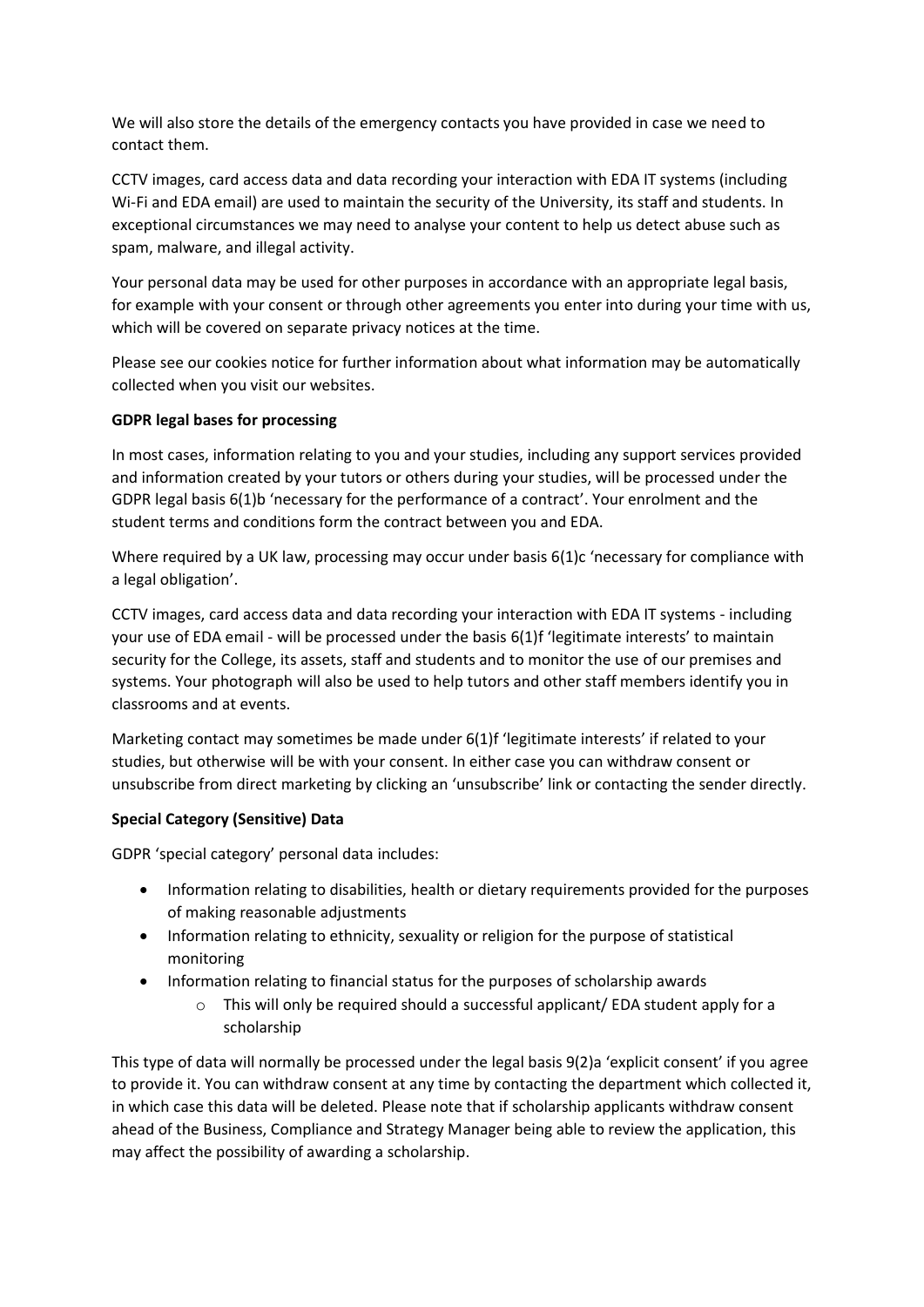If provided, some special category data will be shared with the University of Bedfordshire or The Knights Templar School (course dependant) under basis 9(2)j 'processing is necessary for…statistical purposes'. Special category data may also be processed under 9(2)c Vital Interests if necessary to save your life or that of others, or under 9(2)g Substantial Public Interest if necessary for safeguarding children or vulnerable adults or provide counselling, where it is not practical or appropriate to obtain your consent.

Information relating to declared criminal convictions or any unspent criminal convictions will be collected under 9(2)g Substantial Public Interest in order to identify potential threats to children and vulnerable adults.

### **Data storage, access and sharing with third parties**

Your data will be stored on EDA hosted systems and databases, which can be accessed by relevant staff employed by the College. Your name and EDA email address will be made available to all staff and students through the EDA internal online directory service.

We will sometimes need to share or provide access to your personal data with third parties who are engaged as data processors on our behalf. These may include course tutors or support staff working through their own company or organisations outside of EDA. Data will always be shared within the EEA, with a territory deemed adequate by the EU, or with appropriate safeguards in place in line with GDPR, unless you consent otherwise or enter into a separate agreement that covers the processing.

Under legal basis 6(1)f Legitimate Interests, we will share your name, course and contact details with the University of Bedfordshire or The Knights Templar School (course dependant) to facilitate automatic membership to its services, clubs, societies and events which are available to all students.

If you perform in a show during your time at Emil Dale Academy, your first name, surname, headshot, Spotlight information and performance credits may be printed in a program and may also appear on EDA social media channels. You must inform the EDA team in writing at [info@emildale.co.uk](mailto:info@emildale.co..uk) if you wish to opt out of this.

EDA may also share your data with third parties to fulfil a legal obligation or for other legal purposes.

Personal data may be shared with the appropriate authorities if necessary for the prevention or detection of crime, the apprehension of offenders, or the collection of taxes.

Other sharing of your information or storage outside of EDA will be covered in privacy notices at the point you sign up to the service or provide the information for that specific purpose, e.g. surveys, student support services.

#### **Retention**

After you graduate core student records will be kept permanently to provide references. Your core student record comprises of your title, official name, name used (if different), date of birth, student ID number, course and dates of study, transcript of results and award attained.

Your name and contact details will be retained after the end of your studies in order to provide alumni services and contact.

Personal data which relies on your consent as a legal basis will be deleted if you withdraw consent.

Sensitive financial data will be deleted within one academic year of the application being made.